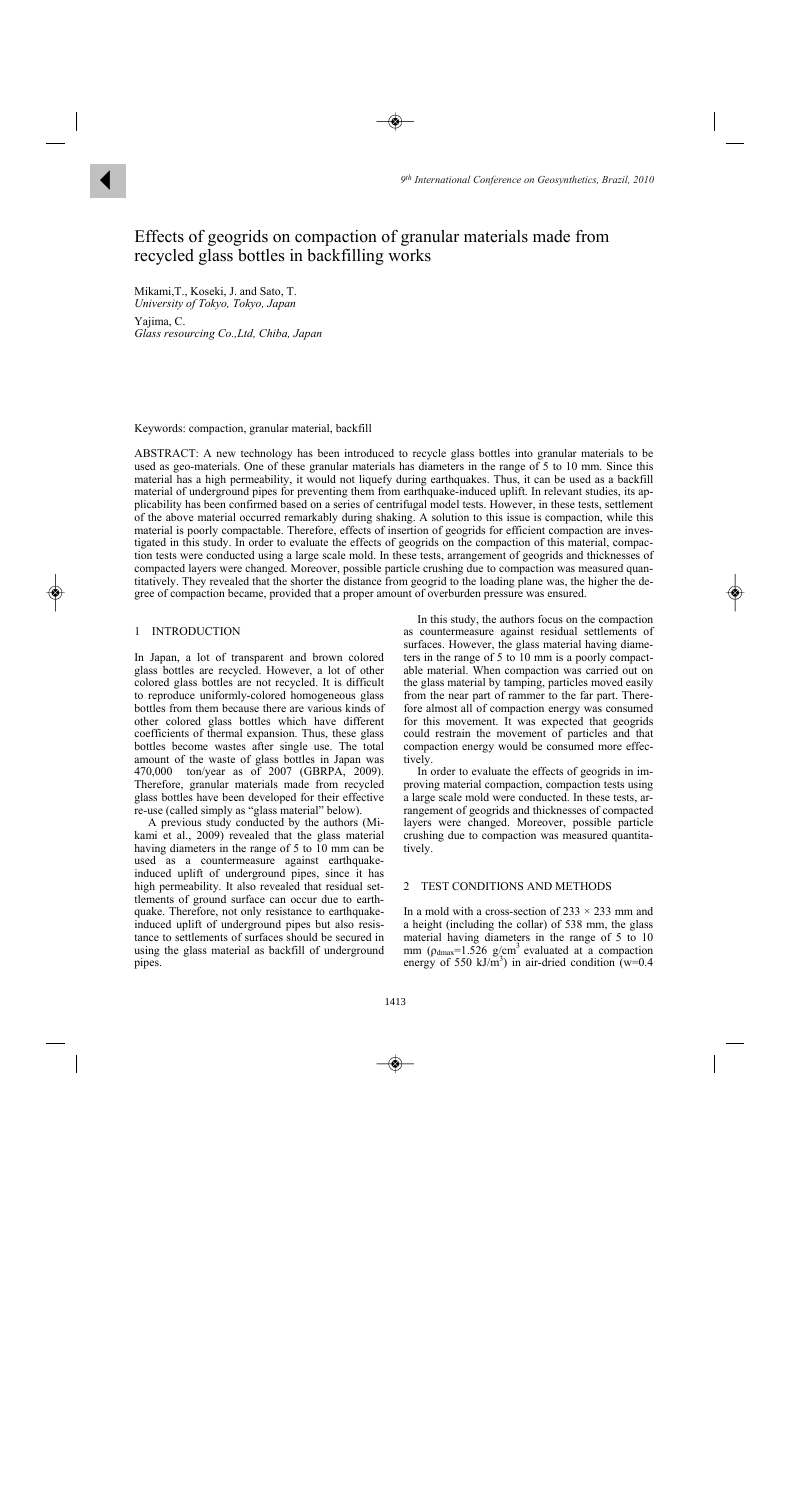%) of prescribed weight was placed. A metal loading block with a cross section of  $70 \times 70$  mm and a height of 200 mm was placed on the surface of the material. On the loading block, a 12 kg metal mass was free-fallen from a prescribed height for compaction. During compaction, the surface of the material was leveled when the bottom of the loading block penetrated into the material deeply.

Figure 1, Table 1, Figure 2, and Photo 1 show, respectively, particle size distribution of the tested glass material, test conditions, initial thicknesses of layers and the geogrids employed in this study.

It should be noted that, during the preparation of the tested material, particles having diameters smaller than 5 mm were removed by a special sieve. However, this sieving process was not strict. Therefore the glass material having nominal diameters in the range of 5 to 10 mm included some amount of particles having diameters smaller than 5 mm.

In cases 1 to 10, the glass material was used repeatedly. During compaction, particle crushing occurred to some degrees. Therefore, the observed difference in the degrees of compaction might be affected by not only the different test conditions but also the change of particle size due to particle crushing. In order to confirm the repeatability of test results on compaction, the new batches of the glass material were used in cases 11 and 12. Test conditions of cases 11 and 12 were the same as those of cases 10 and 8, respectively.

As mentioned above, almost all of compaction energy was consumed for the movement of particles during compaction without geogrids, and it was inferred that geogrids could restrain the movement. Therefore, in order to estimate the effects of geogrids on restraint of movement of particles and improve compaction, the cross-section of the loading block was adjusted to be smaller than that of the mold as shown in Figure 2.

The target compaction energy was  $2600 \text{ kJ/m}^3$ . The compaction energy was calculated on the hypothesis that the compaction energy was consumed only in the material having the same cross-section as the loading block. As a result, the total number of falls was 240, and the height of fall was approximately 22.5 cm.

Before and after compaction of each layer, distances from the top of the mold to the surface of the material were measured. These distances after compaction were measured after leveling the surface, because the loading block penetrated into the material. The change in the local density of the compacted layer was calculated on a hypothesis that change of thickness of the layer occurred in the uppermost layer only.

In order to evaluate the degree of particle crushing due to compaction, particles having diameters smaller than  $0.8\overline{5}$  mm were removed before the tests. and their increment was measured after the tests.

The degree of particle crushing was compared in terms of the increment that was normalized by the total amount of particles by weight. This ratio is called as  $R<sub>0.85</sub>$  below.



Figure 1. Particle size distribution

Table 1. Test conditions

| case |       |       |       | position of geogrids in each layers <sup>*</sup> initial thickness | geogrids*** |                                     |   |  |
|------|-------|-------|-------|--------------------------------------------------------------------|-------------|-------------------------------------|---|--|
|      | 1st   | 2nd   | 3rd   | 4th                                                                | 5th         | of layers                           |   |  |
|      |       |       |       |                                                                    |             | a                                   |   |  |
| 2    |       | 250   | 125   |                                                                    |             | a                                   | А |  |
|      |       | 250   | 125   |                                                                    |             | a                                   | B |  |
| 4    |       | 125   | 125   | 25                                                                 | 62.5        | Ċ                                   | А |  |
| 5    | 125   | 125   | 125   | 125                                                                |             | h                                   | А |  |
| 6    | 0.125 | 0     | 0     | 0                                                                  |             | b                                   | А |  |
|      | 31.25 | 31.25 | 31.25 | 31.25                                                              |             | h                                   | А |  |
| 8    |       |       |       |                                                                    |             | h                                   |   |  |
| 9    | 62.5  | 62.5  |       |                                                                    |             | a                                   | А |  |
| 10   | 31.25 | 31.25 | 31.25 | 31.25                                                              |             | h                                   | B |  |
| 11   | 31.25 | 31.25 | 31.25 | 31.25                                                              |             | h                                   | B |  |
| 12   |       |       |       |                                                                    |             | h                                   |   |  |
|      |       |       |       |                                                                    |             | *dictance from compaction plane(mm) |   |  |





Figure 2. Initial thickness of layers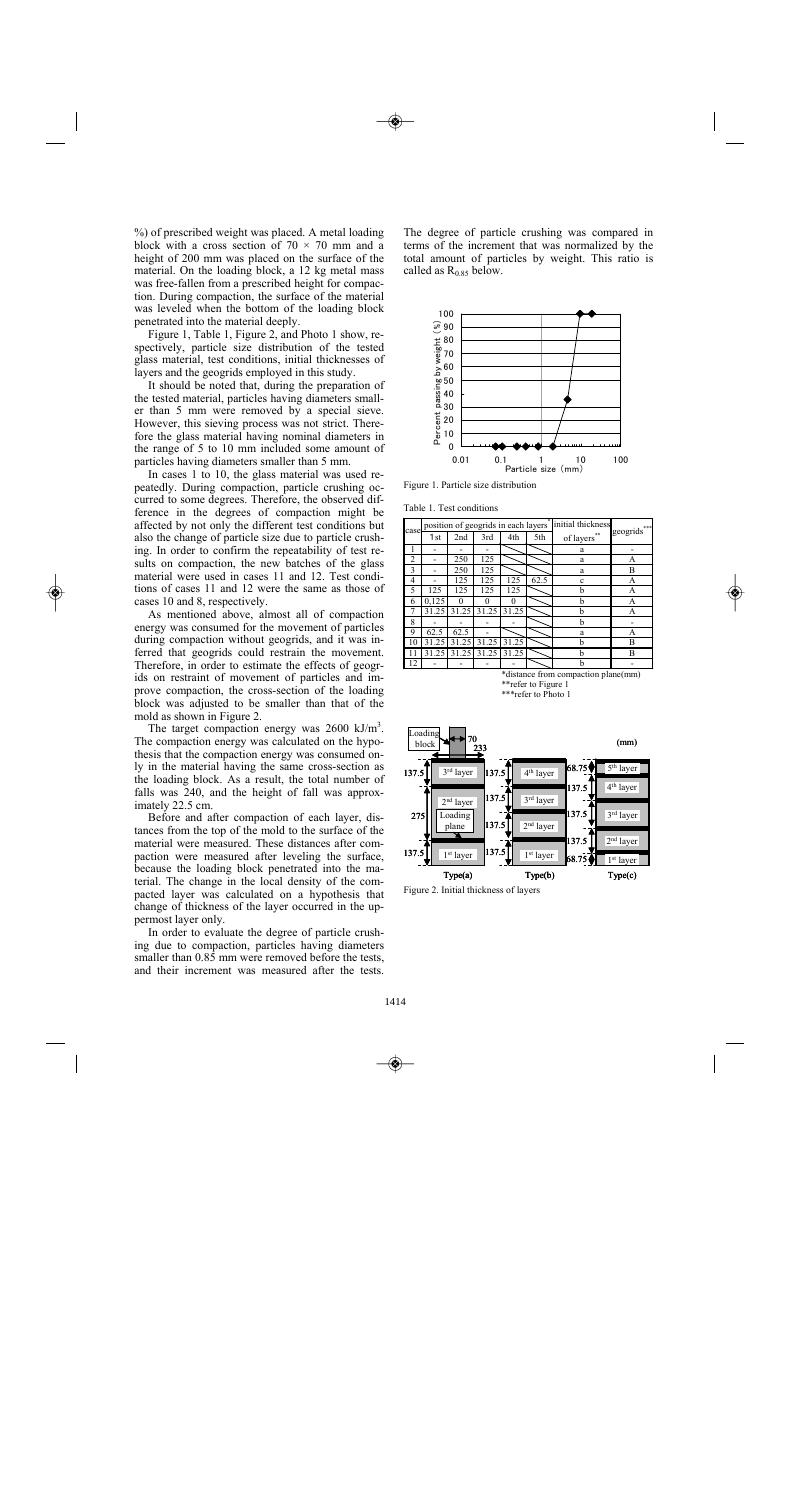



Photo 1. geogrids  $Type(A)$ <br>Opening: 20×25 mm Nominal tensile load: 1.96×1.96 kN/m

 $Type(B)$ <br>Opening:  $8\times 8$  mm Nominal tensile load: 5.89×4.41 kN/m

## 3 TEST RESULTS

Table 2 summarizes the test results. In order to calculate the degree of compaction, Dc, the average density of the whole specimen after removing the collar and leveling the surface was used. The same definition is herein employed except for Figure 3. In Table 2, "Dc,with / Dc,without" means the Dc value in a case with geogrids divided by the one in the corresponding case without geogrids under the same condition of initial thickness of layers.

Figure 3 shows distribution of the local degree of compaction, Dc, in the vertical direction. The notations of symbols in figures below are the same as those in Figure 3.

The local Dc value of the lowermost layer was the lowest among all the local Dc values in each case shown in Figure 3. As shown in Section 2 of this paper, in order to calculate the local Dc value, the hypothesis that change of thickness of layer occurred in the uppermost layer only was adopted. However, the lower layers should have been compacted to larger degree due to compaction of the overlying layers. Therefore it was inferred that the local Dc values of the lower layers were underestimated. In some cases, the local Dc value of the uppermost layer was smaller than that of the lower layers, for which the reason has not been revealed.

### 3.1 *Effects of geogrid insertion*

In this section, effects of geogrid insertion will be verified based on the test results on cases 7, 9, 10 and 11 where the distance from loading plane, as will be defined in the next section, is relatively small (i.e. about 30 to 60 mm). All of the values of "Dc,with / Dc,without" for these cases as listed in Table 2 were exceeding 1.0, suggesting positive effects of geogrid insertion. However, the gains in compaction efficiency due to use of geogrid were limited under the test conditions employed in this study. It might be due to the scale effect; the sizes of the mold and the loading block used in these tests might not be enough to simulate the compaction in real construction sites.

The test results of the other cases conducted under different conditions will be analyzed more in detail in the next section in terms of the effects of geogrid location

### 3.2 *Effects of geogrid location*

Figure 4 shows the relationships between degrees of compaction and distances from loading plane to geogrid, L. In cases 2 and 3, assuming prototype ground having geogrids which were placed at a constant interval, the initial thicknesses of layers were set on the hypothesis that the center of this ground was the center of the mold. In preparing Figure 4, the largest distance from loading plane to geogrid in cases 2 and 3 was used as schematically shown in Figure 5. The distance in case 4 was also assigned based on this hypothesis.

As a result, the shorter the distance from loading plane to geogrid was, the higher the degree of compaction became while the initial thicknesses of layers were not the same.

When the distance from loading plane to geogrid was zero (i.e., in case 6), the Dc value was not high. It is due to the warp of geogrids that occurred during compaction without applying any overburden pressure, suggesting that a proper amount of overburden pressure shall be ensured in improving compaction using the geogrid.

#### 3.3 *Particle crushing*

The difference between the Dc values in cases 11 and 12 using the new batches of the glass material is lower than the difference between those in cases 10 and 8 under a repeated use of the material. Therefore test results in cases 1 to 10 might be affected by not only the different test conditions but also the change of particle size due to particle crushing.

Figure 6 shows the relationship between degree of compaction and the ratio of increase of particles having diameters smaller than  $0.85$  mm,  $R<sub>0.85</sub>$ . The higher the  $R_{0.85}$  value became, the higher the degrees of compaction became. Therefore the observed degrees of compaction should have been affected by not only the different test conditions but also the changes of particle sizes due to particle crushing.

| Table 2. Test results |  |
|-----------------------|--|
|-----------------------|--|

| case           | initial thickness geogrids Dc(%)<br>of lavers |   |      | Dc, with<br>Dc, without | $R_{0.85}$ (%) | $L/mm$ ) |
|----------------|-----------------------------------------------|---|------|-------------------------|----------------|----------|
|                | a                                             |   | 94.9 |                         | 0.23           |          |
| $\overline{c}$ | a                                             | А | 94.5 | 1.00                    | 0.22           | 250      |
| 3              | a                                             | В | 94.3 | 0.99                    | 0.23           | 250      |
| 4              | c                                             | А | 95.8 |                         | 0.27           | 125      |
| 5              | h                                             | А | 95.9 | 1.00                    | 0.24           | 125      |
| 6              | h                                             | А | 95.9 | 1.00                    | 0.19           | 0        |
|                | h                                             | А | 97.2 | 1.01                    | 0.33           | 31.25    |
| 8              | b                                             |   | 96.2 |                         | 0.43           |          |
| 9              | a                                             | А | 96.7 | 1.02                    | 0.41           | 62.5     |
| 10             | h                                             | В | 98.8 | 1.03                    | 0.33           | 31.25    |
| 11             | h                                             | В | 98.1 | 1.01                    | 0.52           | 31.25    |
| 12             | h                                             |   | 97.0 |                         | 0.59           |          |